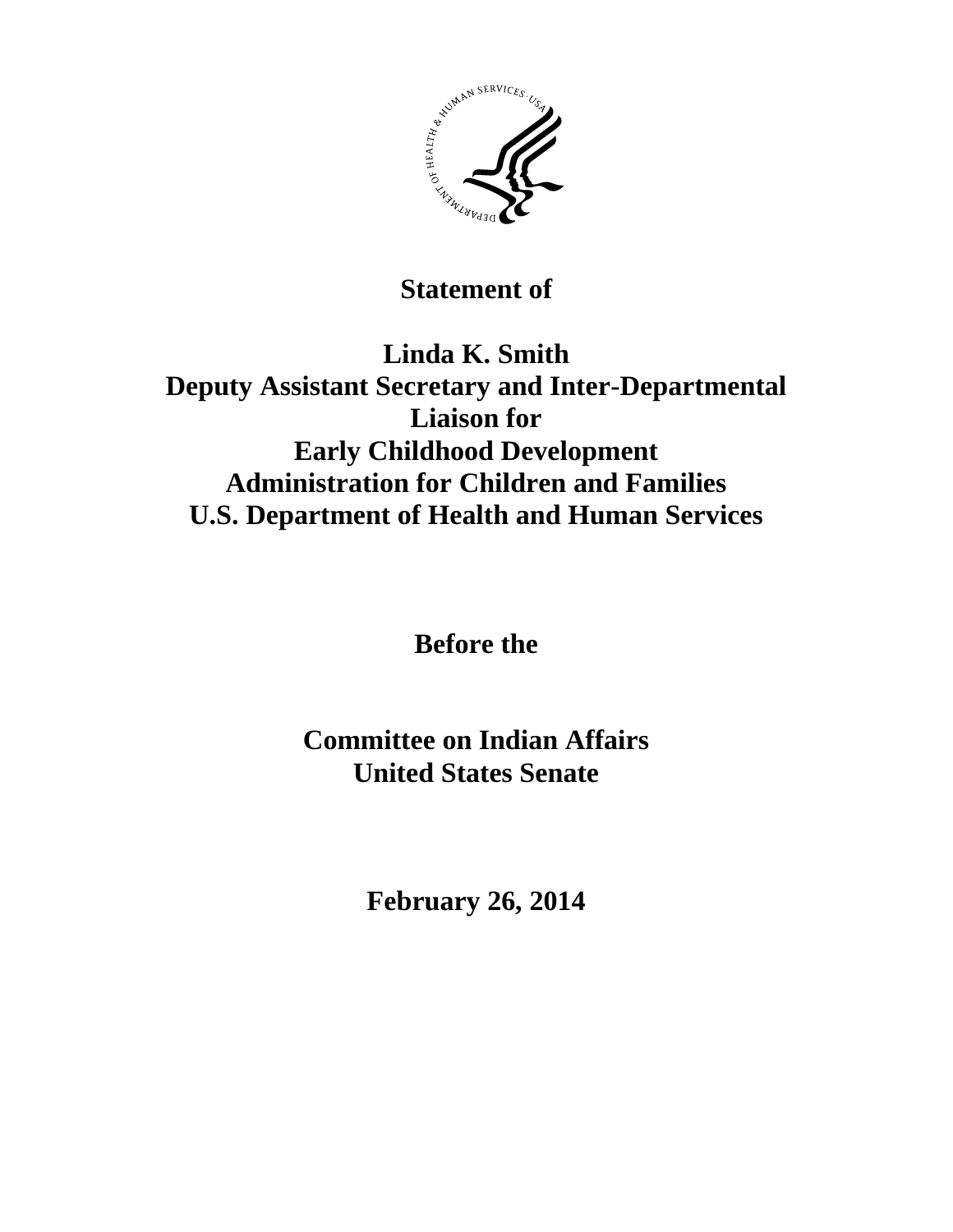Chairman Tester, Vice Chairman Barrasso and members of the Committee, I am pleased to appear at this hearing to discuss early childhood development and education in Indian Country. I want to take a moment to congratulate Chairman Tester as he convenes his first hearing as the Chairman of this Committee and to thank the former Chair, Senator Cantwell, for her work to improve the outcomes for children and families in Indian Country. The Department of Health and Human Services (HHS) looks forward to continuing to work with the Chairman and the other Members of this Committee.

It is my honor to serve as Deputy Assistant Secretary and Interdepartmental Liaison for Early Childhood Development at HHS's Administration for Children and Families (ACF). Here at HHS, I am responsible for the Tribal Home Visitation, Child Care, Head Start and Early Head Start Programs and the Race to the Top – Early Learning Challenge program, which we jointly administer with the Department of Education.

I am a native of Montana and was born and raised on the Flathead Reservation in Northwestern Montana. In fact, I volunteered in one of the first Indian Head Start Programs on the Flathead Reservation and that experience influences many of my decisions today. My first position in the early learning field was on the Northern Cheyenne Reservation where I was hired by the Tribal Community Action Program to set up a child care program, following that I set up a preschool program for children aged two to five at the St. Labre Indian Mission. I witnessed first-hand the difference that such programs can make for our Native American children's school readiness and for their families' stability.

I bring this background to my current position and that is why I am so pleased to be here today. I am passionate about the need to better serve our Native American communities. Through ACF's work with tribes, we are seeing improved conditions in Indian Country. For example, in Minnesota we funded the Alliance of Early Childhood Professional to expand preschool program capacity to provide challenging and stimulating learning environments in the Dakota and Ojibwe languages. Children in the program report a new sense of self-awareness, improved academic performance and more active participation in school. The wider Ojibwe and Dakota community also reported a renewed sense of pride and hope as they see children speaking their Native language. As one teacher said, "If we revitalize our language, we revitalize our people."

Another ACF funded project, a summer camp in the Native Village of Afognak, Alaska, is connecting children with their heritage and helping them form positive, supportive relationships with Tribal elders. These youth are also demonstrating improved communication and conflict resolution skills.

Despite the progress being made, there is much work that remains to be done. In the 2010 to 2011 school year, the percentage of children and youth served under the Individuals with Disabilities Education Act was highest for American Indians/Alaska Natives. In 2010, approximately 28.4 percent of the AI/AN population lived in poverty compared to approximately 15.3 percent of the total population. In 2010, unemployment on Indian reservations was at approximately 50 percent and 49 percent of AI/AN children lived with parents who lacked secure employment compared to approximately 33 percent of the total U.S. population. In 2010, of those aged 25 and older, approximately 77 percent had a high school diploma and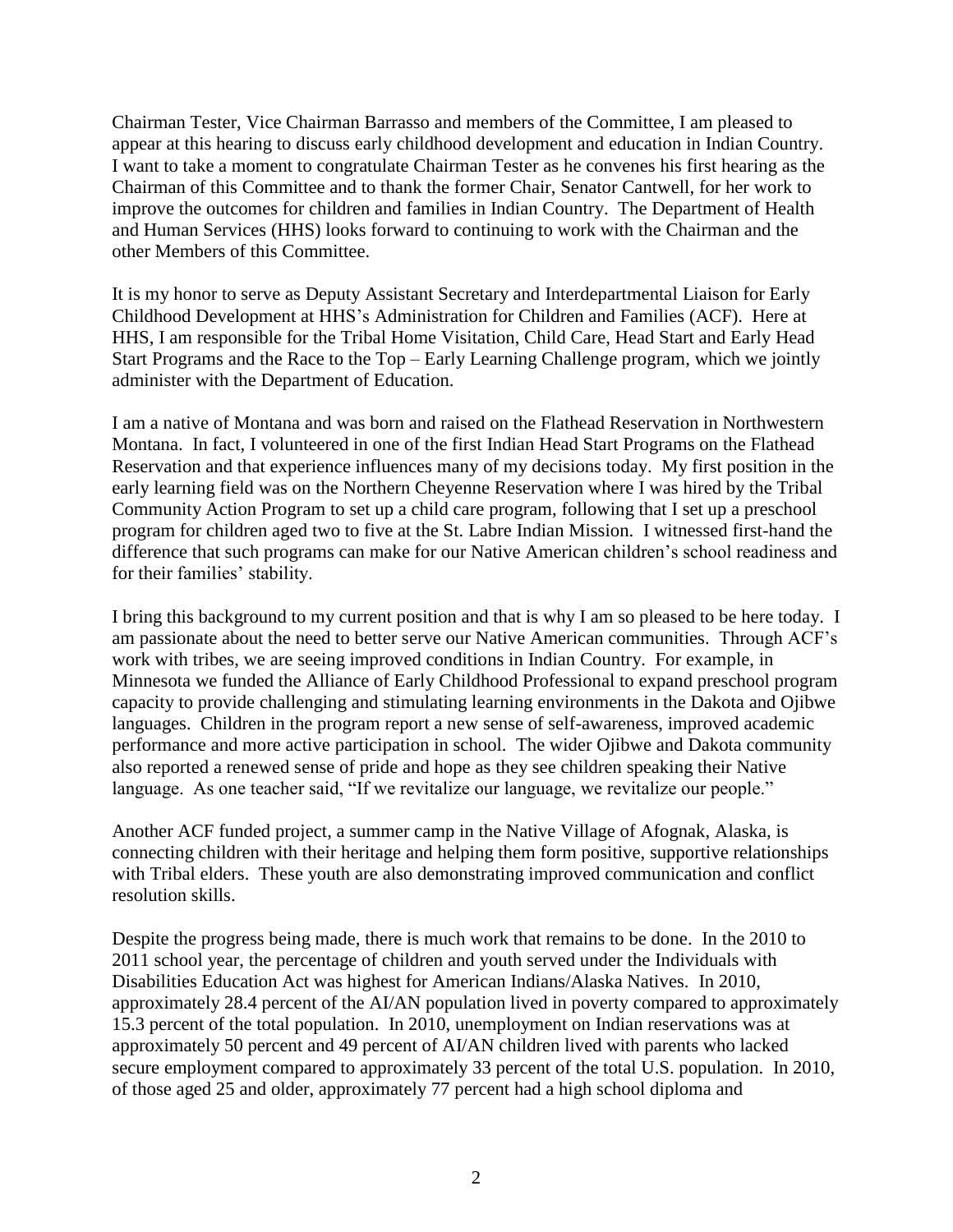approximately 13 percent had a bachelor's degree, compared to approximately 86 percent and 28 percent respectively for the entire U.S. population. The AI/AN population has approximately 1.6 times the infant mortality rate of the non-Hispanic White population and AI/AN infants are approximately 1.7 times as likely to die from Sudden Infant Death Syndrome (SIDS). They are approximately 2.5 times as likely as Non-Hispanic White infants to have mothers who began prenatal care in the third trimester or did not receive prenatal care at all. Children in AI/AN families are more likely to experience violence, substance abuse and neglect. A study of Adverse Childhood Experiences (ACES) in seven tribes found that approximately 86 percent of participants had one or more adverse experiences and approximately 33 percent had four or more. Finally, approximately 28 percent of AI/AN households with children were food insecure, compared to approximately 16 percent of non-AI/AN households.

Given these facts, HHS is moving forward through a number of programs to improve the wellbeing and education of AI/AN children. ACF has four important programs that serve children prenatally through school entry that I will discuss. These efforts mirror the President's Early Learning Initiative, which starts with home visiting as the entry point for early childhood services through the Maternal, Infant, and Early Childhood Home Visiting (MIECHV) Program and also includes:

- The Child Care and Development Fund;
- Early Head Start and Head Start Programs;
- The Race to the Top Early Learning Challenge Program; and
- The Tribal Early Learning Initiative.

In addition to these programs, the Administration for Native Americans, an office within ACF, supports projects targeted to education, including early education. We also work collaboratively with the Department of Education, which administers the Individuals with Disabilities Education Act (IDEA). IDEA Part C and Part B, Section 619 funds are distributed directly to Tribes through the Bureau of Indian Education for the coordination of services for AI/AN children with disabilities. Finally, we are currently working to implement the Early Head Start/Child Care Partnerships funded this year by the Omnibus Appropriations Act.

## **Tribal Home Visiting**

The Tribal Home Visiting Program is administered by ACF in collaboration with the Health Resources and Services Administration (HRSA) and is funded by a three percent set-aside within the MIECHV Program. The Tribal program supports the development of happy, healthy, and successful AI/AN children and families through voluntary, high quality, culturally relevant, home visiting services that address critical maternal and child health, child development and early learning, family support, and child abuse and neglect prevention needs and promote linkages among the various early childhood programs. Home visiting programs serve pregnant women, expectant fathers, parents and primary caregivers of children from birth through kindergarten entry.

The Tribal Home Visiting Program is an evidence-based program. ACF conducted a systematic review of home visiting models previously implemented in tribal communities and found that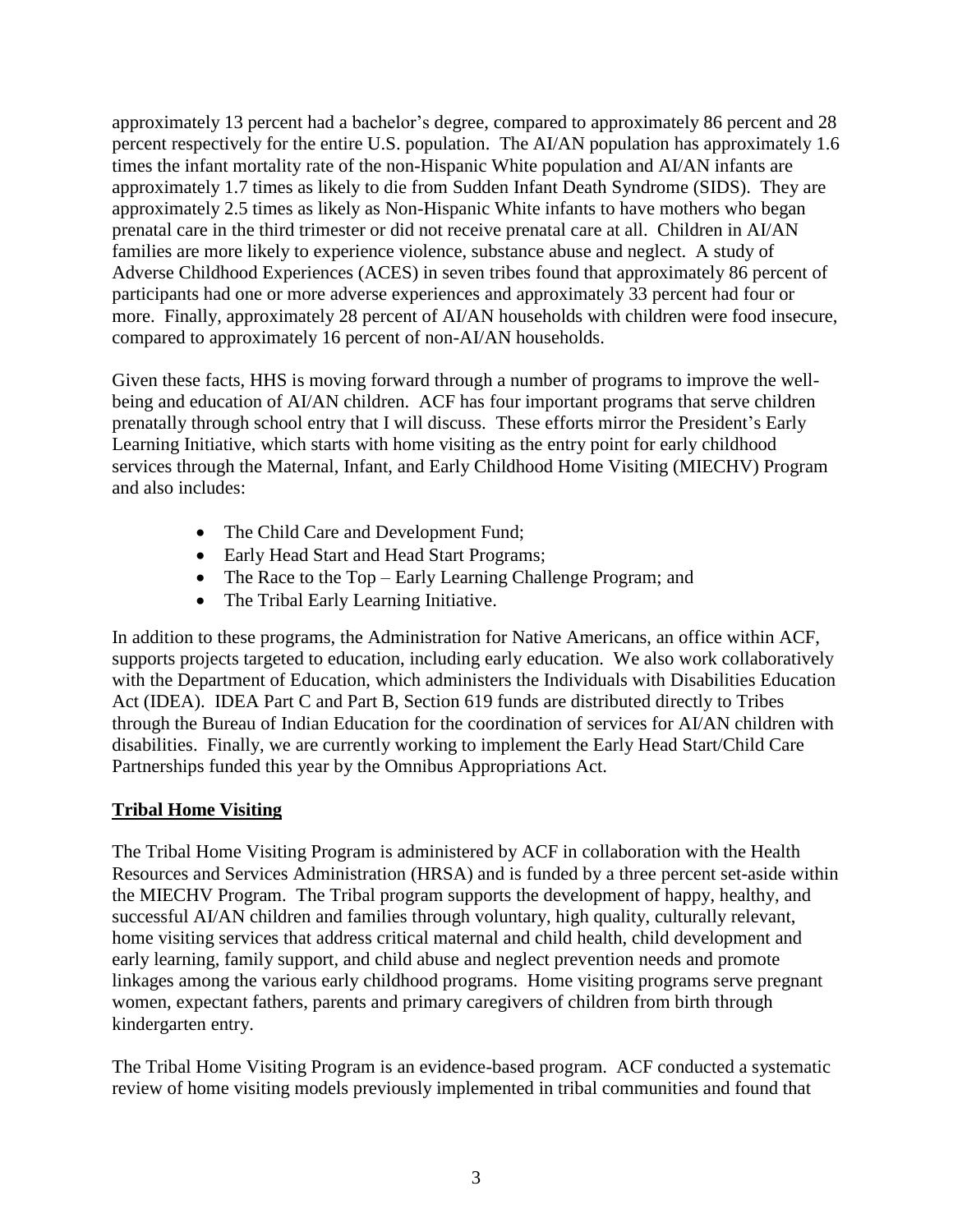none met HHS "evidence-based" criteria for use with AI/AN populations. Home visiting models selected by tribal home visiting grantees are considered "promising approaches" and must be rigorously evaluated to contribute to the evidence base. Models selected by tribal home visiting grantees include Parents as Teachers, Family Spirit, Nurse Family Partnership, Parent-Child Assistance Program, Healthy Families America, SafeCare, and Healthy Steps.

To date, we have competitively awarded 25 grants totaling \$32.5 million to three cohorts of tribes, consortia of tribes, tribal organizations and Urban Indian Organizations. Tribal interest in the program is very strong; over 100 tribal entities from 25 states have applied for funding. Tribal Home Visiting grantees, such as the Confederated Salish and Kootenai Tribes and the Northern Arapaho Tribe on the Wind River Reservation, are located in 14 states, including Montana, Wyoming, Washington, Arizona, Alaska, New Mexico, and Minnesota. Grants were awarded for five-year periods. Additionally, HRSA's state Home Visiting Program in 11 states is currently working with 24 tribal communities to provide evidence-based home visiting services.

ACF provides extensive technical assistance to grantees through a Tribal Home Visiting Technical Assistance Center, the Tribal Home Visiting Evaluation Institute and a Tribal Early Childhood Research Center that supports leadership and promotes community-based participation in the research and evaluation of the program.

Tribal Home Visiting grantees have had many successes in developing, implementing, and evaluating programs that meet the needs of their communities. This includes using the needs assessment process as a community engagement strategy; involving elders and community members throughout planning, implementation, and evaluation; capacity building for implementation of evidence-based practices, data collection, research, and evaluation; innovations in cultural adaptation and service delivery; and service integration and systems building. The Tribal Home Visiting grants have been seen by many tribal communities as a source of hope, transformation, and healing to recover from generations of trauma and loss.

As a part of the Tribal Home Visiting Program, we are exploring possible ways to validate an early childhood development screening instrument in Native American populations to ensure that children are appropriately and adequately screened for developmental delays as early as possible. We know that the earlier delays are identified, the sooner children can receive the services they need, and the better their odds for success will be.

Additionally, tribes or tribal organizations receive MIECHV funds from states via subcontracts. Eleven state MIECHV programs are currently working with 24 tribal communities to provide evidence-based home visiting service. Through statewide needs assessments these tribal communities have been identified as at-risk communities and have been prioritized to receive state MIECHV funding.

## **Child Care and Development Fund**

In tribal communities, the Child Care and Development Fund (CCDF) plays a crucial role in offering child care options to parents as they move toward economic self-sufficiency, and in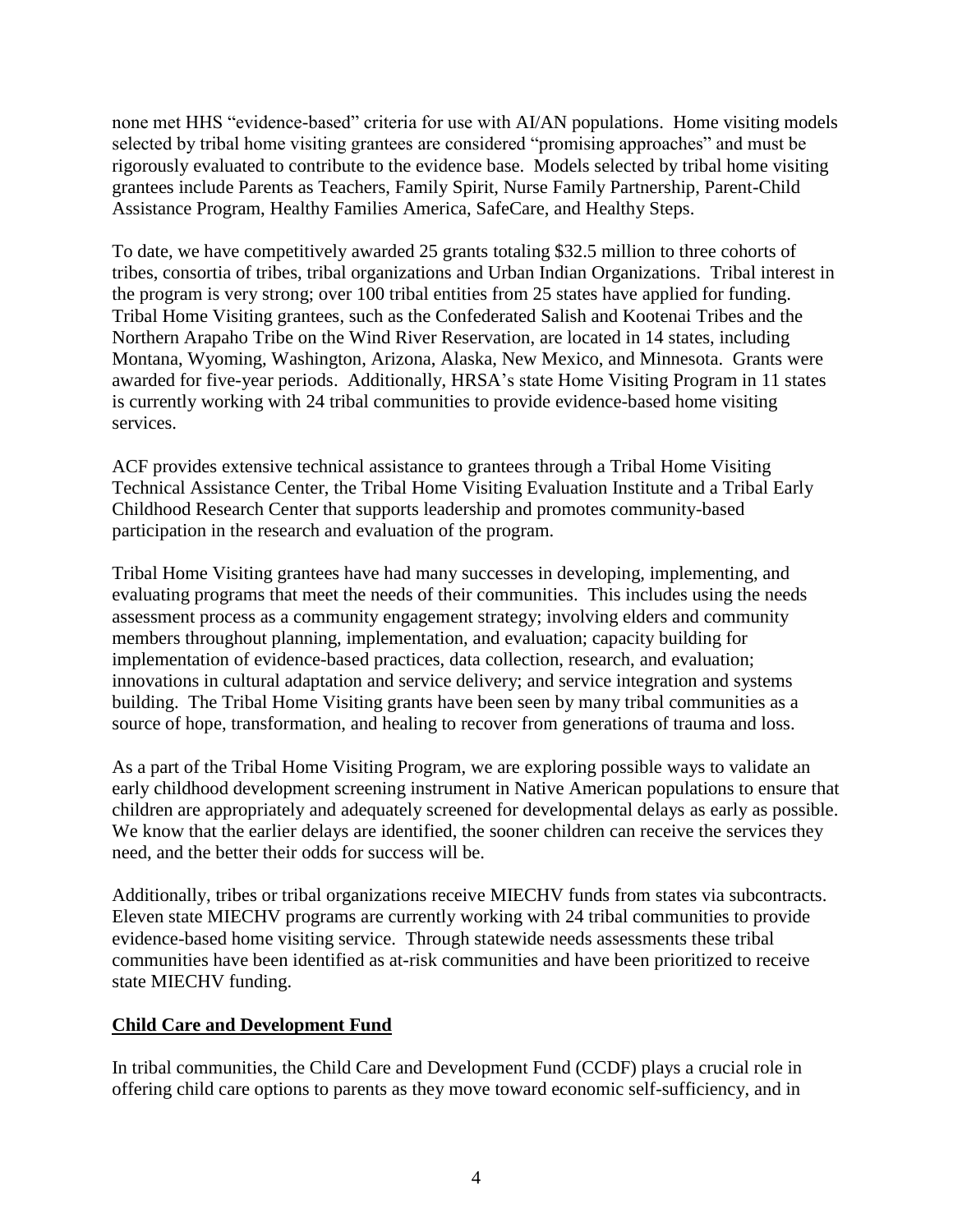promoting learning and development for children. CCDF, which is authorized by the Child Care and Development Block Grant (CCDBG) Act, is a dual purpose program with a two-generational impact, uniquely positioned to support both school readiness and family economic success. CCDF provides access to child care for low-income parents in order to enable them to work and gain economic independence, and it supports the long-term development of our Nation's most disadvantaged and vulnerable children by making investments to improve the quality of child care.

CCDF is especially important because it has such a broad reach in Indian Country. CCDF currently provides funding to approximately 260 tribes and tribal organizations that, either directly or through consortia arrangements, administer child care programs for over 500 federally-recognized Indian tribes. By law, tribes receive up to two percent of CCDF funding, or about \$100 million. Tribal CCDF grantees, who served approximately 30,000 children in fiscal year 2011, are generally located in rural and economically challenged areas.

One of the key goals of CCDF is helping children from low-income families access high quality care. Tribal grantees are innovative in how they invest in quality, and many tribal grantees incorporate culturally-relevant activities into their child care programs. Tribes preserve their languages by developing child care curricula that focuses on Native American language. For example, the Chippewa-Cree Tribe of Rocky Boy's Reservation in Montana braided CCDF funding with grant funding from the Administration for Native Americans to create a language immersion child care program for children from birth to age three. The Houlton Band of Maliseet Indians in Maine invited Tribal Elders to teach children traditional stories in their native language. Given the research on the positive cognitive benefits of bi- or multilingualism, these are powerful innovations that have important impacts on young children. Tribal grantees also include traditional song and dance, regalia making, and other cultural activities to enrich children's learning experiences in child care and engage families in their children's care and education.

The CCDBG Act allows Tribal Lead Agencies to use CCDF funds for construction or renovation of child care facilities. Since 1997, 131 new child care facilities have been constructed. Within the new facilities, tribes have also included space for gardens with traditional plants and playgrounds that incorporate Tribal culture into the design.

Tribes also use CCDF to coordinate with Head Start and Tribal Home Visiting Programs and to pool resources. In some tribes, child care and Head Start funds are pooled to provide comprehensive services for tribal families and children. In other tribes, child care provides wraparound services for Head Start in order to accommodate parents' working and educational schedules. The Confederated Tribes of Siletz Indians of Oregon uses CCDF and Head Start funds to pay a quality coordinator who oversees all classrooms at the tribe's child care center and ensures that all activities are developmentally appropriate and that any training needs of the staff are identified and addressed.

In addition, some Tribes use CCDF to provide inclusive child care and coordinated services for children with disabilities to meet the developmental and educational needs of each child. For example, the CCDF Early Childhood Program of the Bois Forte Band of Chippewa in Minnesota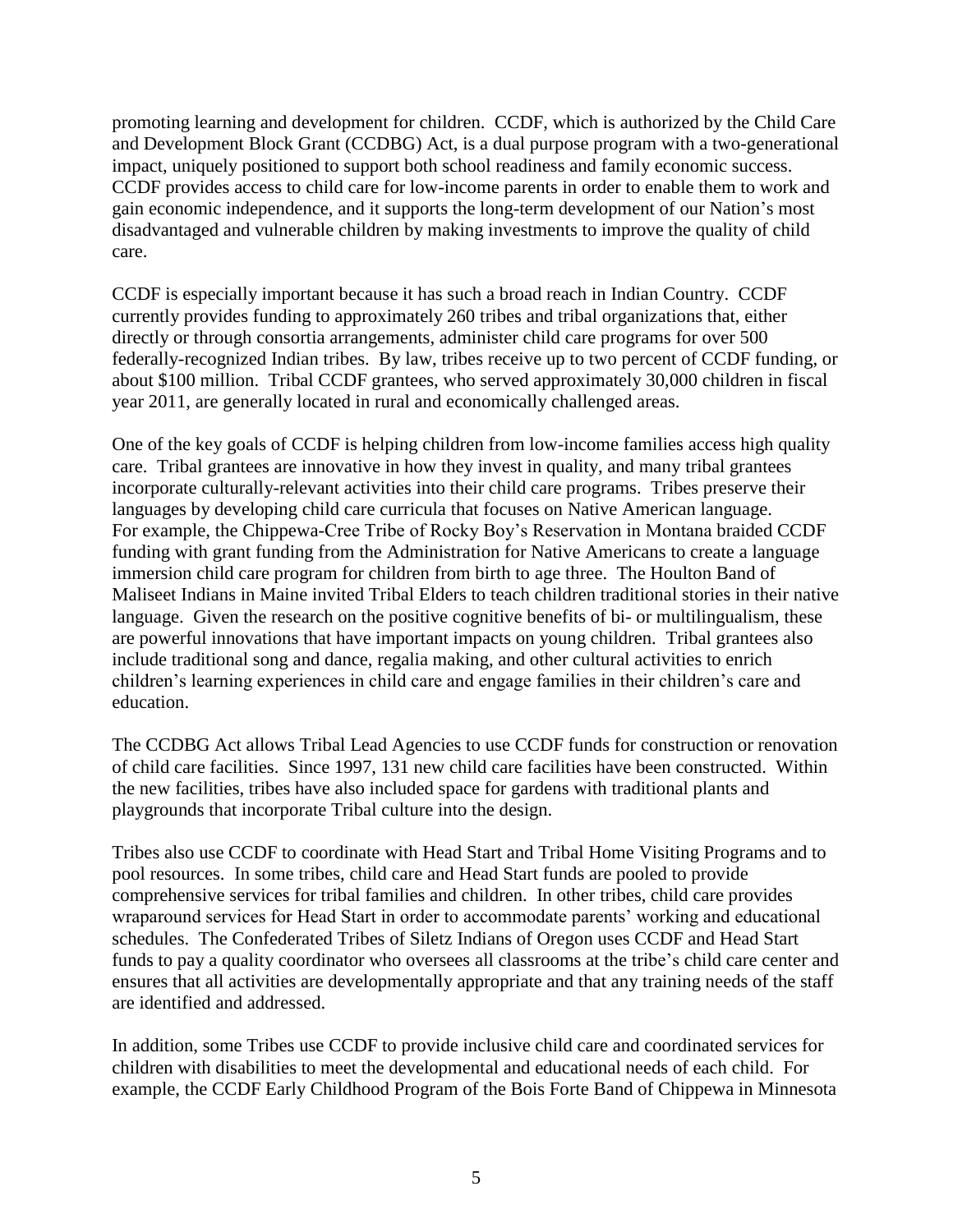collaborates with the local school's Early Childhood Special Education Coordinator to ensure that children with disabilities are provided appropriate services such as Individual Education Plans and sign language interpreters.

CCDF acts as a key facilitator of tribal-state early childhood partnerships. Indian children have "dual eligibility" and are eligible to receive either state or tribal CCDF services. Tribes work together with states to leverage their CCDF resources and to reduce duplication of services.

Some tribes are also participating or preparing to participate in states' Quality Rating and Improvement Systems (QRIS). QRIS is a rating system of voluntary, higher standards for child care that provides financial incentives and technical assistance to providers as they move to higher standards of quality. QRIS also helps families find quality care by providing them program ratings. These partnerships with states and other federally-funded programs allow tribes to align CCDF with other early care and education programs so that more low-income, tribal children have access to high quality early education.

## **Head Start and Early Head Start Programs**

Since 1965, the Office of Head Start (OHS) has provided funding to AI/AN tribes. In 1965, OHS funded 43 programs in 14 states. Today there are 150 Head Start Tribal programs, including 58 Early Head Start programs across 26 states. Tribal programs serve more than 22,000 Head Start and Early Head Start children and families and provide comprehensive health, education, nutrition, socialization and other developmental services. This represents approximately 50 percent of all AI/AN children and families served by Head Start and Early Head Start. The remaining AI/AN families are served by non-AI/AN Head Start and Early Head Start programs. Total AI/AN Tribal program funding for this year is over \$123 million.

The size of AI/AN programs varies from the smallest program with just 15 children to the largest program with over 2,100 children, 1,300 of whom speak a Native American language or language other than English in their homes.

Federal staff provides direct oversight and ongoing support to AI/AN programs. Training and Technical Assistance (T/TA) is also provided through three components: Direct T/TA funding to grantees; AI/AN T/TA Centers; and, National T/TA Centers.

Tribal Head Start programs have worked hard to improve quality, focus on school readiness and meet the new teacher credential requirements mandated by the Improving Head Start for School Readiness Act of 2007. Although AI/AN programs face many challenges in meeting the new requirements, they have shown steady improvement since 2008 in increasing the number of teachers with credentials. Today, approximately 70 percent of all preschool teachers have an associate degree and approximately 32 percent of those teachers have earned a baccalaureate or higher degree.

Family engagement and community involvement remain strong within AI/AN Head Start and Early Head Start programs and just last year over 24,000 parents and community members served as volunteers. A majority of tribal programs have partnerships with their local schools,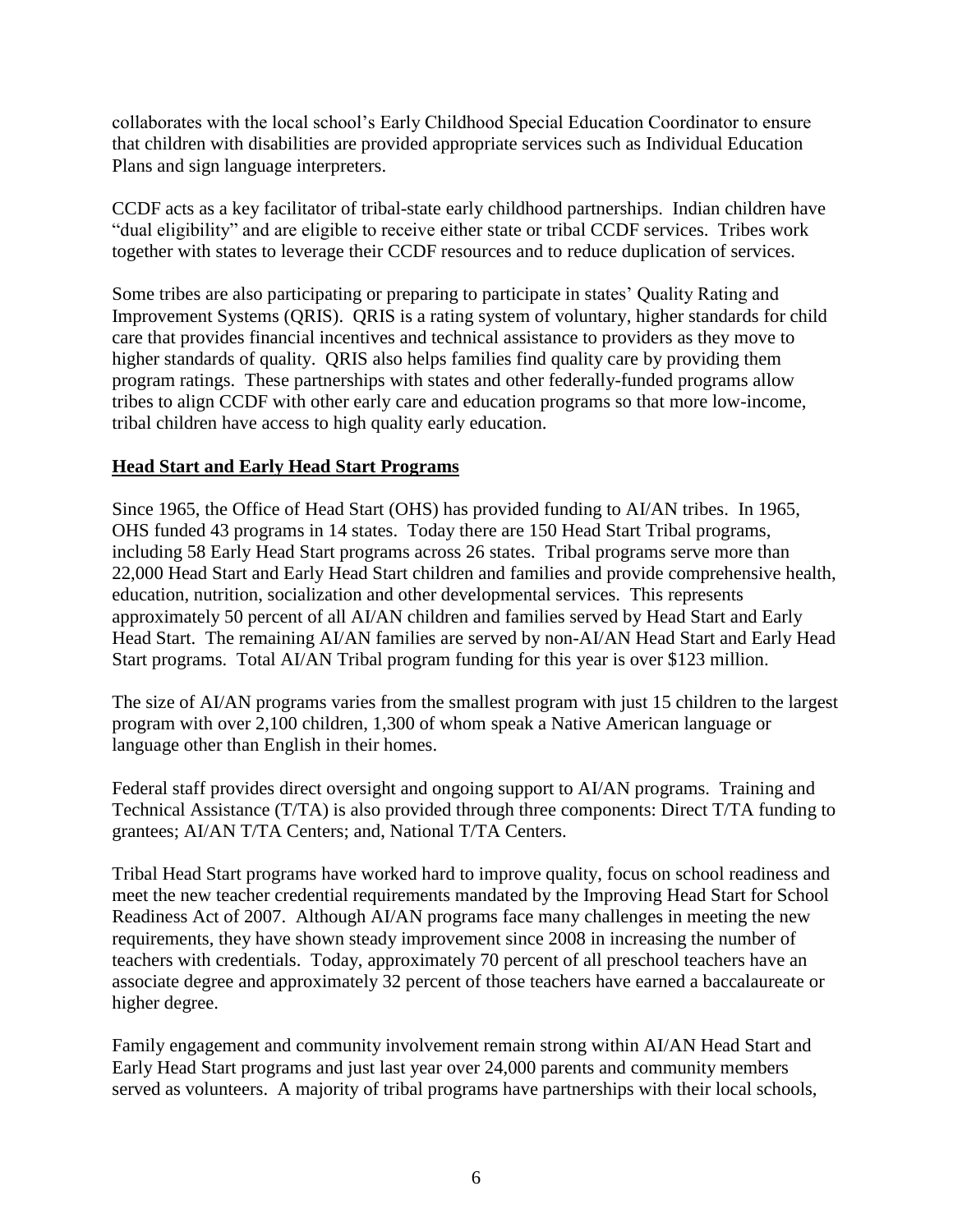which result in alignment of school readiness goals, inclusive opportunities and IDEA services for children with disabilities, and successful transition from Head Start to kindergarten.

Approximately eighty-five percent of children served in AI/AN Head Start programs have health insurance and approximately 95 percent have a consistent source of health services, many are served through Indian Health Services. Again, these figures are much higher than those of the general AI/AN population.

In 2011, ACF issued a final rule for the Head Start program that requires grantees to compete, as part of the Designation Renewal process, for further funding if they meet one of seven conditions. This new regulation, central to the 2007 Head Start reauthorization, is a means for continuing to improve quality of grantee services to children. In accordance with the Head Start Act, tribal programs are not required to compete for funding if they meet one of the seven conditions. However, they are required to enter into a 12 month government-to-government consultation and receive intensive training and technical assistance to improve program quality.

At the end of the 12 months, OHS must conduct a re-evaluation to determine if a tribal program will be required to compete for continued funding.

The Office of Head Start continues to honor and respect our government-to-government relationship with all tribes through continued consultation and collaboration throughout the Designation Renewal process. Thus far, all AI/AN programs that have been required to engage in the 12 month consultation and program improvement process and have undergone reevaluation have been successful and will now receive their first five-year grant.

## **Race to the Top – Early Learning Challenge**

HHS partners with the Department of Education to administer the Race to the Top – Early Learning Challenge program. This program supports 20 states in developing new approaches and systems to raise the bar across early learning and child development programs and to close the school readiness gap.

Although states are the eligible entities for the Race to the Top Program –Early Learning Challenge, many of the 20 Early Learning Challenge grantees are actively implementing the program in AI/AN communities. For example, Minnesota is working directly with four target communities, one of which is the White Earth Reservation which is among Minnesota's poorest communities. Minnesota will fully implement its state plan with intensive concentration in these four target communities through a multi-pronged approach to preparing children for school. Among the activities Minnesota is undertaking with the White Earth Reservation are: supporting scholarships to early childhood educators that would enhance workforce development in the community, providing grant awards to child care providers in the community to provide child care health consultation, and training child care health consultants through the Minnesota Department of Health. Minnesota, as part of its TQRIS expansion efforts, will try to expand high-quality and early care and education to difficult-to-reach families by conducting focus groups with families in high-need communities. Through these focus groups the grantee team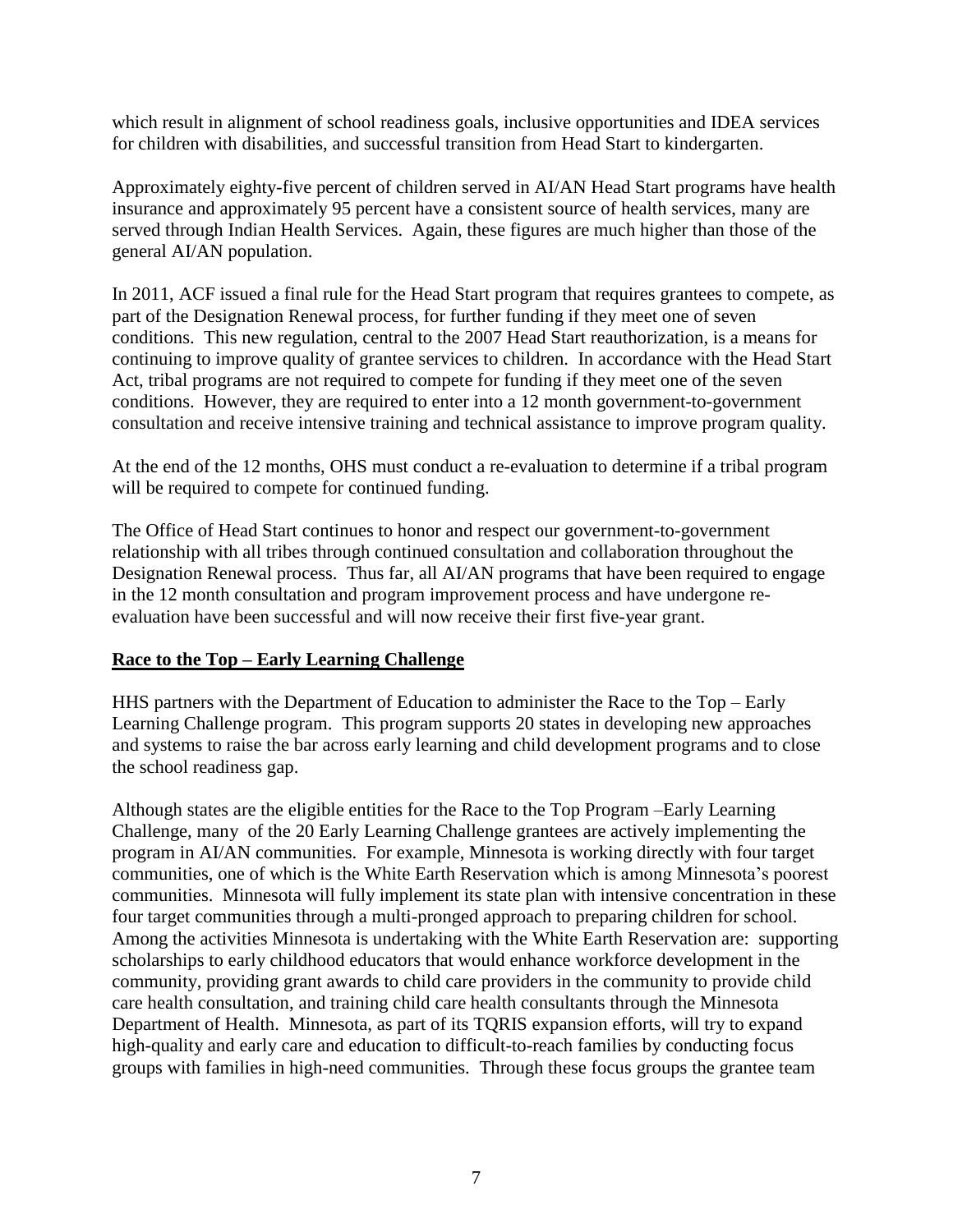will generate new outreach tactics that are geared toward specific communities, including Native American communities in the state.

# **Tribal Early Learning Initiative**

Since 2012, ACF has partnered with four tribes on the Tribal Early Learning Initiative (TELI). The program supports tribes in their efforts to fully coordinate all early learning programs to better meet the needs of children and families and raise the quality of services to children prenatal through age five. The TELI is a "learning laboratory" focused on quality improvement and innovation. We work with the tribes to identify and address obstacles that could block efforts to meet the needs of their populations. Tribal activities include creating a single tribal early learning program enrollment form to be used by all programs, investing in a data system to allow sharing of relevant data across early learning programs, conducting joint dental services for children and holding joint professional development opportunities across programs. The participating tribes are the:

- Choctaw Nation of Oklahoma
- White Earth Band of Chippewa of Minnesota
- Pueblo of San Felipe of New Mexico
- Confederated Salish and Kootenai Tribes of Montana

# **The Administration for Native Americans**

The Administration on Native Americans (ANA), within ACF, not only supports projects that address poverty, but also related projects supporting education, including early childhood education. Over the last five years ANA has awarded an average of \$40.8 million annually in time-limited project grants to promote social and economic self-sufficiency, including projects that have established, strengthened, or enhanced early childhood services for children and families.

In fiscal year 2013, ANA awarded approximately \$4.1 million in nineteen new language grants combined with \$9 million in continuation funding for forty existing language grants. ANA language funding provides opportunities for Native American communities to assess, plan, develop and implement projects to ensure the survival and continuing vitality of Native American languages and to promote social unity and self-sufficiency. Examples of funded programs include:

- The Crow Tribe of Indians for a Native American language nest for pre-school children enrolled in Head Start and reservation-based child care programs.
- The Salish Language Acquisition Project to provide language training immersion to school teachers to increase the instructional capacity both in schools and in the community.
- The Piegan Institute for instruction in the Blackfeet language to increase parent and community engagement in language learning.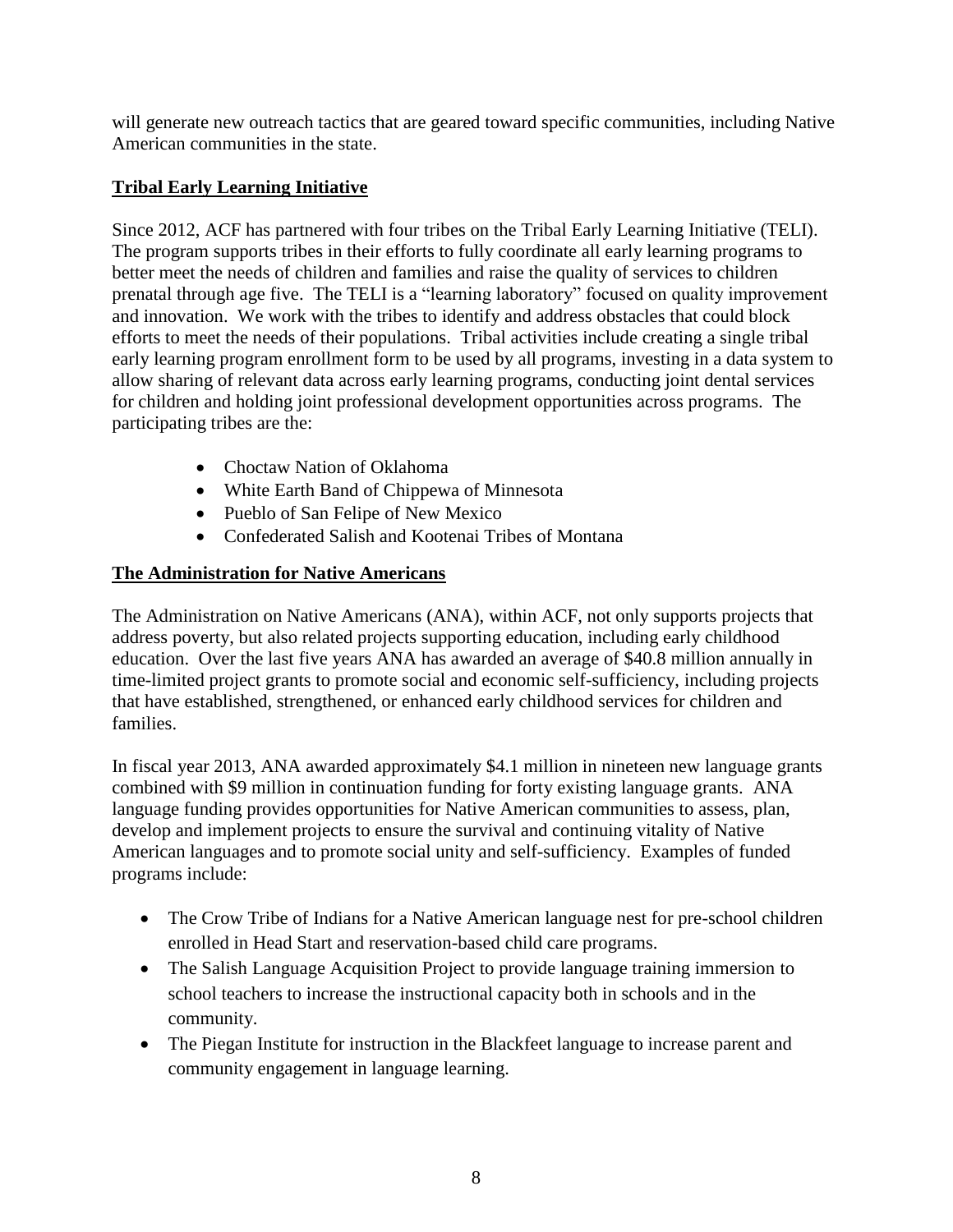Recent ANA grants have supported the use of Native American language speakers as instructors in Early Head Start and Head Start classrooms, the creation of immersion classrooms in Head Start centers, the development or adaptation of early childhood curricula that is linguistically responsive to Native American early childhood care and education settings, and early childhood teacher development through partnerships with local tribal colleges or universities or through master-apprentice training programs. Because of their flexibility, ANA funds have been critical to language program enhancement, quality improvement for existing or emergent languages, and Native American language instruction.

Beyond its project funding, approximately \$3 million in ANA funding provides T/TA designed to help AI/AN communities develop and sustain self-determined programs that support Native social and economic development strategies and language preservation and maintenance. ANA provides T/TA through four regional training and technical assistance centers. Between fiscal years 2009 and 2012, ANA conducted 771 Project Planning and Development trainings and 1,189 Pre-Application trainings.

The T/TA program vision is for AI/AN community members to gain the skills to help their communities achieve long-range goals. The ANA T/TA program approach is based on facilitating connections of Native community members with federal partners and advocates. In 2012, the regional T/TA centers established Virtual Community Centers (VCCs) as on-line spaces for grantees to network, identify partners, and share information. The Native Languages VCC supports indigenous and Native American language program development and sustainability, as well as seeks to foster greater collaboration amongst ANA language program grantees and practitioners. ANA T/TA centers also conduct webinars on various topics identified by Native communities as needed. In 2012, ANA T/TA centers held a total of 34 webinars attended by 629 participants.

## **Early Head Start/Child Care Partnerships**

Lastly, I would like to thank Congress for appropriating \$500 million to increase the quality of child care for infants and toddlers through partnerships with the Early Head Start program. This means that at least \$15 million will be available to fund partnerships between Early Head Start programs and child care centers and family child care homes in Tribal communities. We believe that these partnerships will have a significant impact in improving access and quality care for AI/AN infants and toddlers.

We have already met with representatives of the tribal child care community to solicit input for this program and are currently developing the details. We are eager to use the lessons learned from the TELI project to inform this work.

As with all of our nation's early learning programs, there is more that could be done to provide more high quality, stable programs for all of our youngest and most vulnerable citizens. As the President's Early Learning Initiative demonstrates, we are committed to learning from what we are currently doing to inform our future home visiting, child care and Head Start programs and to ensure that they in turn are responsive to tribal communities' values, traditions and priorities.